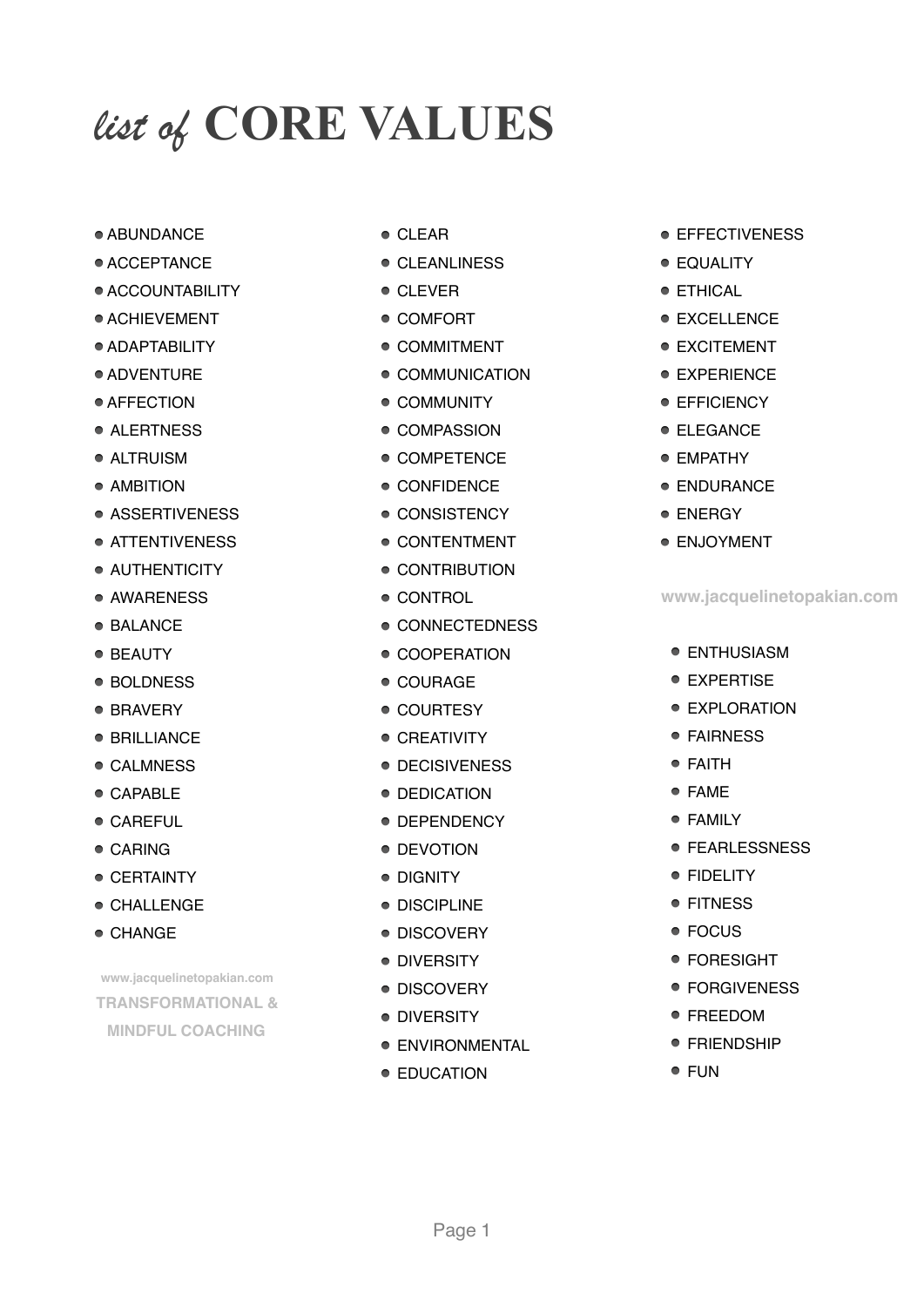- GENEROSITY
- GRACE
- GRATITUDE
- GROWTH
- HAPPINESS
- HARD WORK
- HARMONY
- HEALTH
- **HELPING OTHERS**
- HONESTY
- HUMOUR
- **IMAGINATION**
- IMPROVEMENT
- **INDEPENDENCE**
- **INDIVIDUALITY**
- **INFLUENCE OTHERS**
- **INNER HARMONY**
- INITIATIVE
- INSIGHTFUL
- INSPIRING
- INTEGRITY
- **INTELLIGENCE**
- INTUITION
- **INVOLVEMENT**
- **IMAGINATION**
- IMPROVEMENT
- **INDEPENDENCE**
- · INDIVIDUALITY
- **INFLUENCE OTHERS**
- INNER HARMONY
- · INNOVATION
- INSIGHTFUL
- INSPIRING
- INTEGRITY
- **INTELLIGENCE**
- INTUITION
- INVOLVEMENT
- JOY
- JUSTICE
- KINDNESS

**[www.jacquelinetopakian.com](http://www.jacquelinetopakian.com)**

**TRANSFORMATIONAL & MINDFUL COACHING**

- **LOYALTY**
- **MEANINGFUL WORK**
- MOTIVATION
- MONEY
- MORALITY
- MOTIVATION
- MASTERY
- MYSTERY
- $\bullet$  NATURE
- OBEDIENCE
- OPENNESS
- OPTIMISM
- ORDER
- ORGANIZATION
- ORIGINALITY
- PASSION
- PATIENCE
- PARENTING
- $\bullet$  PEACE
- **PERSONAL EXPRESSION**
- **PERSONAL FULFILLMENT**

Page 2

- PLAYFULNESS
- PLEASURE
- $\bullet$  POWER
- POSITIVITY
- $\bullet$  PRIDE
- PRODUCTIVITY
- PROFESSIONALISM
- PROSPERITY
- PURPOSE
- QUALITY
- RADIANCE
- RECOGNITION
- RELATIONSHIPS
- RELIGION
- REPUTATION
- $\bullet$  RESPECT
- RESPONSIBILTY
- **RESTRAINT**
- **RESULTS-ORIENTED**
- $\bullet$  RISK
- RIGOR
- SAFETY & SECURITY
- SELF-ACTUALISATION
- SELF-DEVELOPMENT
- SELF-EXPRESSION
- SELF-RESPECT
- SELFLESSNESS
- SENSITIVITY
- SENSIBILITY
- SENSUALITY
- SERENITY
- SERVICE
- SEXUALITY
- SOPHISTICATION
- SHARING
- SILENCE
- SIMPLICITY • SINCERITY

● SKILLFULNESS

• SOLITUDE **• SPIRITUALITY**